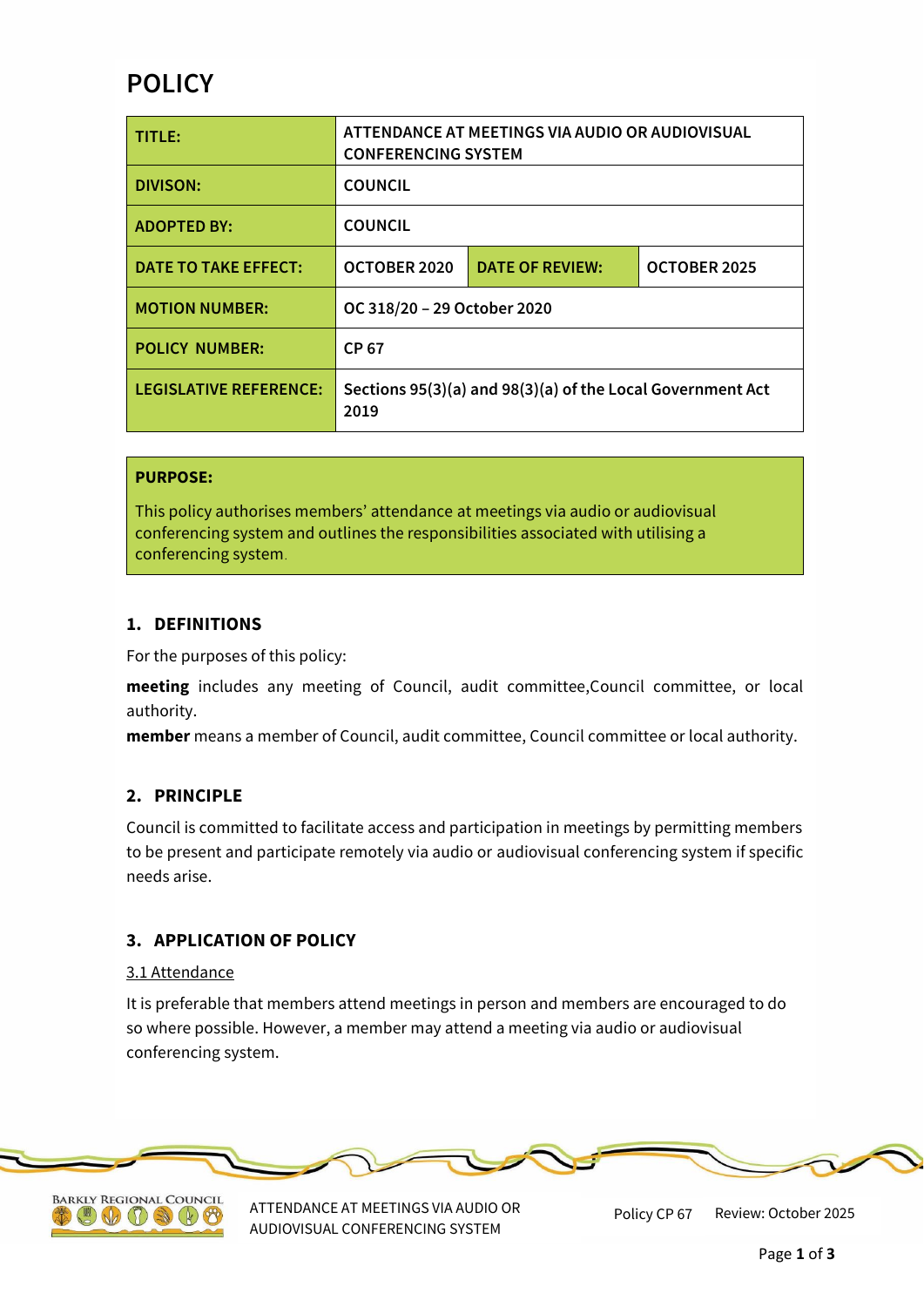Except in cases of emergency, members will give at least one (1) days written notice to the CEO that they intend to attend a meeting via audio or audiovisual conferencing system and the reason(s) for not being physically present at the meeting.

# 3.2 CEO responsibilities

The CEO will ensure the provision of an adequate conferencing system and information that enables members to attend.

## 3.3 Chairing the meeting

If the Chair is attending the meeting via audio or audiovisual conferencing system, the Chair may decide to delegate the function of chairing the meeting to the deputy, or if there is no deputy, another member.

### 3.4 General responsibilities

A member in attendance via audiovisual conferencing system is to consider the appropriateness of their personal presentation and surrounding environment.

The Chair is to confirm which participants are present at the commencement of the meeting.

A member who is attending by audio or audiovisual means must advise the Chair if they are about to leave the meeting. A member must also advise the Chair if they re-join the meeting. These details are to be recorded in the minutes with a reference to the member's time of departure and time of return.

Meeting minutes will identify whether each member attended in person or via audio or audiovisual means.

### 3.5 Conflicts of interests

Where a conflict is declared, the member must disconnect from the conferencing system prior to the discussion of the particular agenda item.

If member has disconnected from the conferencing system due to a declared conflict, the Chair will contact the member as soon as the agenda item has concluded and invite the member to re-join the meeting.

### 3.6 Confidentiality

Members attending meetings remotely will:

- (a) ensure that people in their presence who are not members cannot see, overhear or listen to the member or the meeting (unless the Council is aware and accepts the circumstances); and
- (b) not record the meeting.





ATTENDANCE AT MEETINGS VIA AUDIO OR AUDIOVISUAL CONFERENCING SYSTEM

Review: October 2025 Policy CP 67